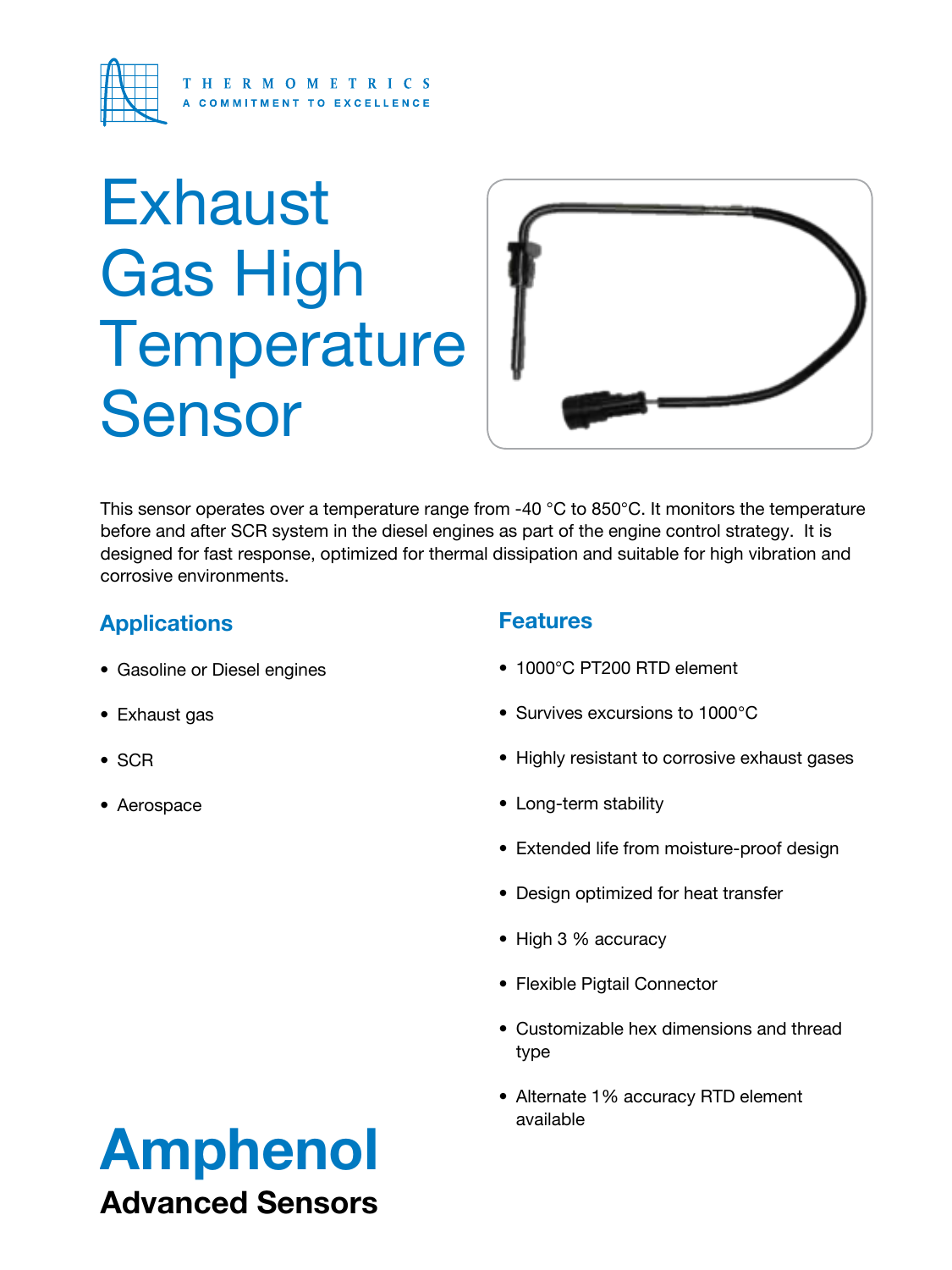# Exhaust Gas High Temperature Sensor NTC



## Typical Application Circuit

| $Up = 5V$        |
|------------------|
| Rp=1000 Ohm      |
| $R1 = 1.0$ Ohm   |
| $2.7 \text{ mA}$ |
|                  |



### **T (°C) Rs (Ohms) U0 \***∆ **Rs (Ohms)** -40 170.2 0.73 ±3.49 0 201 0.84  $\pm 3.45$ 25 220.1 0.9 ±3.42 50 239 0.96 ±3.39 100 276.4 1.08 ±3.34 200 349.5 1.29 ±3.23 300 420.2 1.48 ±3.13 400 488.6 1.64 ±4.0 500 554.6 1.78 ±4.84 600 618.3 1.91 ±5.61 700 679.7 2.02 ±6.3 800 738.7 2.12 ±6.92 850 767.3 2.17 ±7.21 RvT Table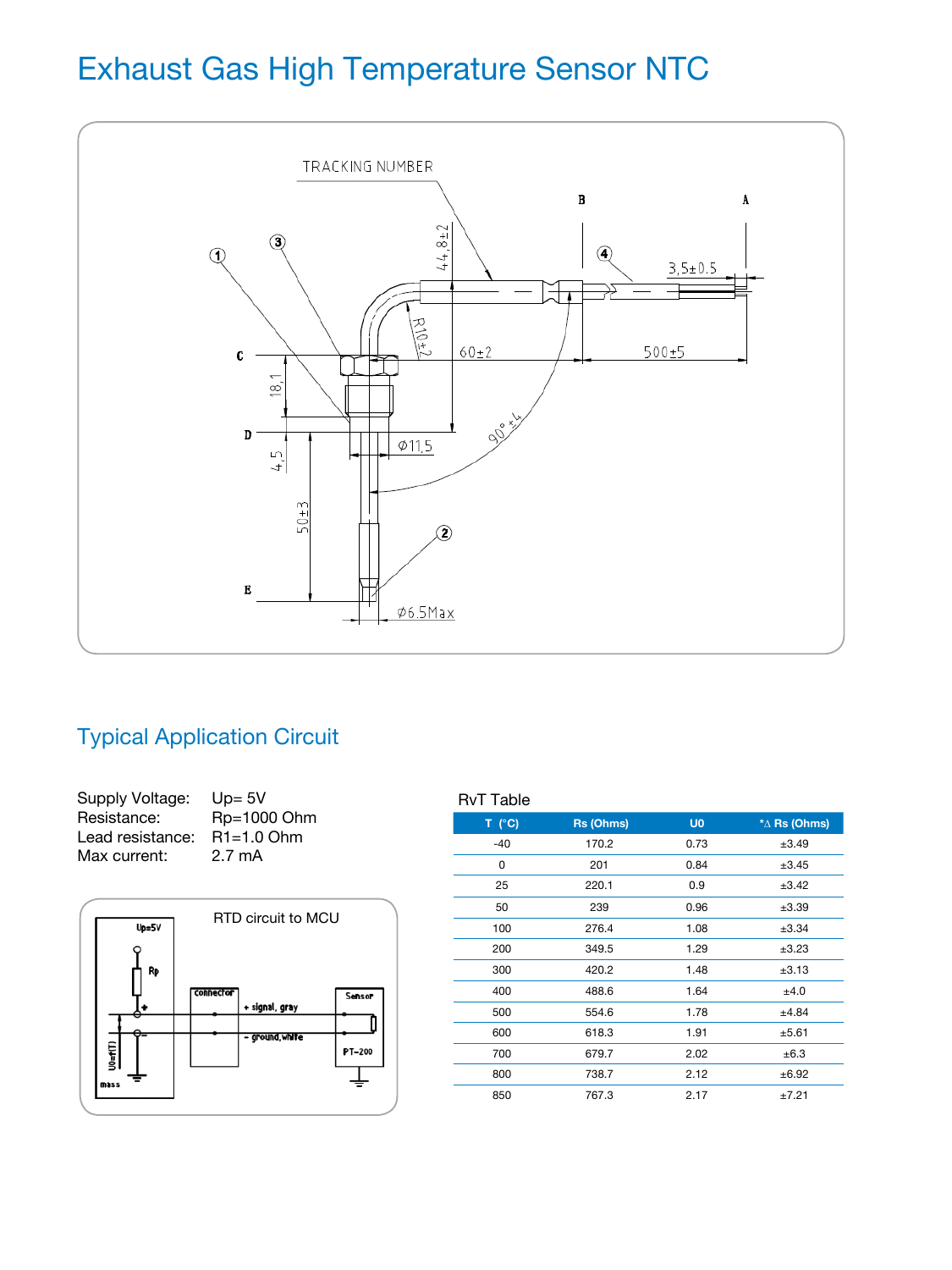# Exhaust Gas High Temperature Sensor Specifications

#### **Operating Temperature**

 $-40$  to  $850^{\circ}$ C Survives short (under 1 hour) excursions to 1000°C

**Storage Temperature** -40 to 125°C

**Response Time**  $T_{63} = 3.5$ s (400°C Salt bath)

**Temperature Accuracy**  $\pm$  4.5°C from - 40 °C ~ 300 °C  $± 1.5\%$  from 300 °C ~ 850 °C

**Housing Material**  304 Series Stainless Steel **Thread Designation**  $M14 \times 1.5$ 

**Weight**

52 grams

#### **Connector**

Connector house type: AMP 282104-1 Connector pin type: AMP 282404-3

#### **Mating Connector**

Mating connector house type: AMP 282080-1 Mating Terminal type: AMP 282403-1 Max 60 N pull force to connector

**Recommended Mounting Torque** 45+/- 5 N\*M

**Ordering Code for Standard Product :** CTTS-186019-F02A \* Other configurations available on request

### Mounting Boss